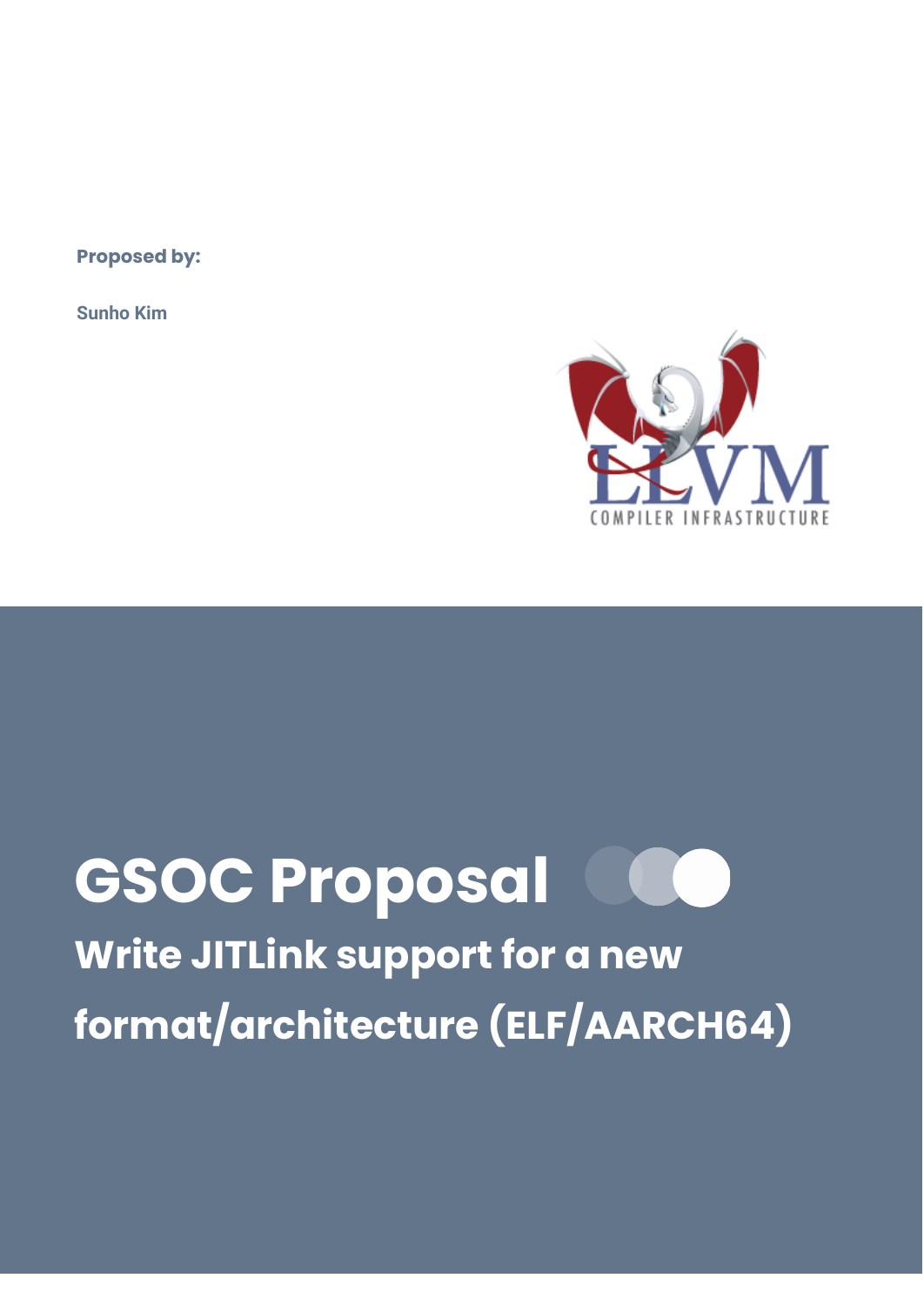### **Contact Details**

**Name:** Sunho Kim **Github username:** sunho **Email:** ksunhokim123@gmail.com **LLVM discord username:** sunho **LLVM discourse username:** sunho

# **Project Info**

**Project Name:** Write JITLink support for a new format/architecture (ELF/AARCH64) **Mentors:** Vassil Vassilev, Lang Hames, Stefan Gränitz **Size of Project:** Large Expected Deliverables: JITLink specialization for ELF/AARCH64 format.

#### **Introduction to LLVM and JIT**

LLVM is an open source framework for building compiler toolchains. It is a powerhouse behind various modern languages such as swift, rust and julia which use LLVM for generating efficient machine code. There are two major approaches in the compiler world: AOT (ahead of time) and JIT (just in time). In AOT compilation, the compiler transforms the entire source code to machine code before the runtime. Whereas in JIT compilation, the compiler runs "just in time" during the runtime, transforming some part of source code to machine code on demand. Since AOT compilation and JIT compilation differ in many characteristics, LLVM supports separate APIs and toolchains dedicated for JIT compilers.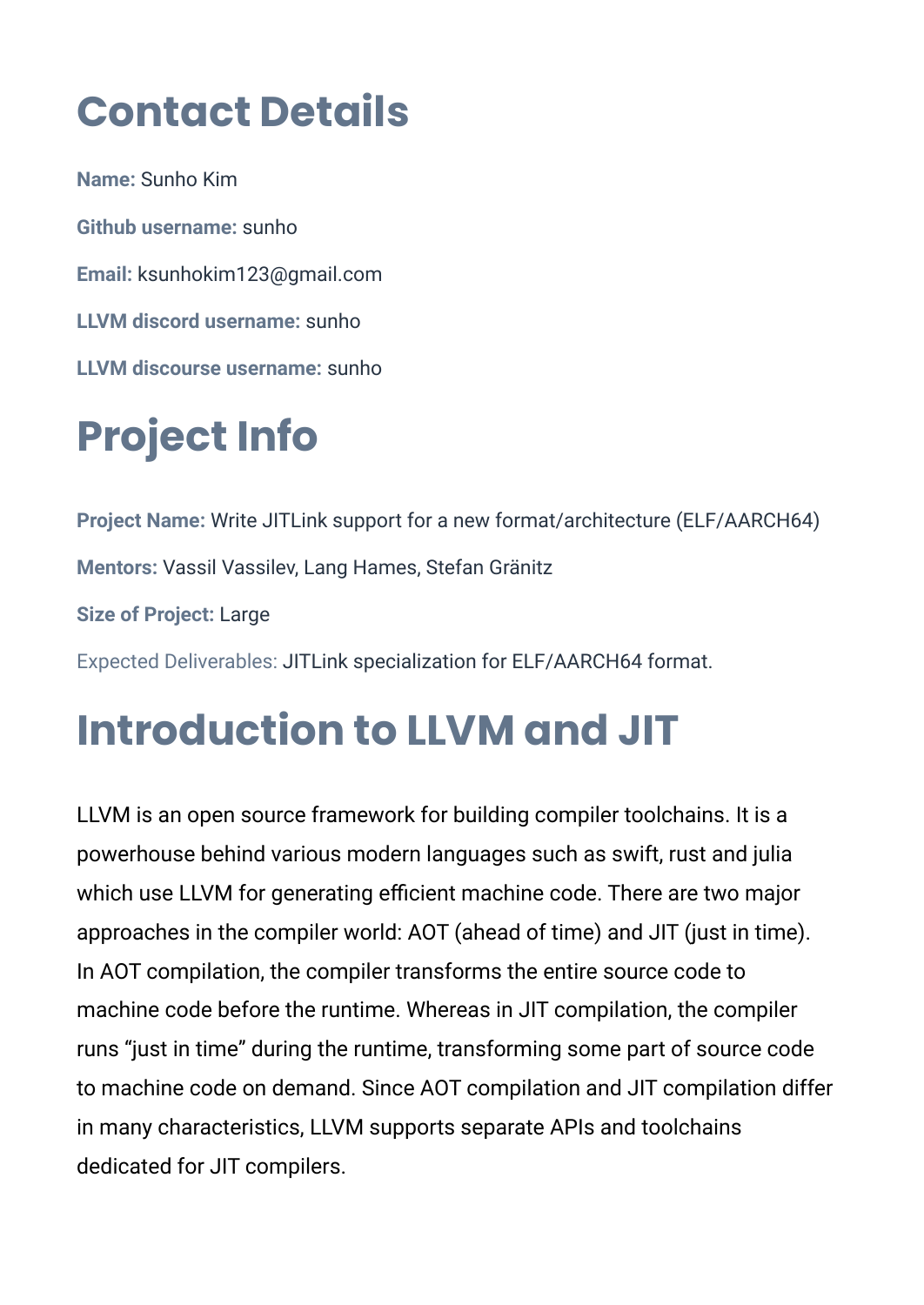# **JITLink API and its Motivation**

JITLink is LLVM's new JIT linker API--the low-level API that transforms compiler output (relocatable object files) into ready-to-execute bytes in memory. It was developed to eliminate the restrictions of previous JIT linker API RuntimeDyld. Among those restrictions, the most critical ones are lack of support for the small code model and prohibition of certain features such as thread local storage. The Julia language team switched to JITLink API recently because of support for the small code model. When adding support for aarch64-darwin target, Julia team suffered from bugs within the large code model implementation of aarch64 backend, which caused numerous random hangs and segmentation faults. After switching to JITLink API with a small code model, these segmentation faults disappeared.

# **Project Description**

JITLink's generic linker algorithm needs to be specialized to support the target object format (COFF, ELF, MachO), and architecture (arm, arm64, i386, x86-64). LLVM already has mature implementations of JITLink for MachO/arm64 and MachO/x86-64, and a relatively new implementation for ELF/x86-64. In this project, I will write JITLink specialization for ELF/aarch64 target by reusing/refactoring the already existing specialization for ELF/x86.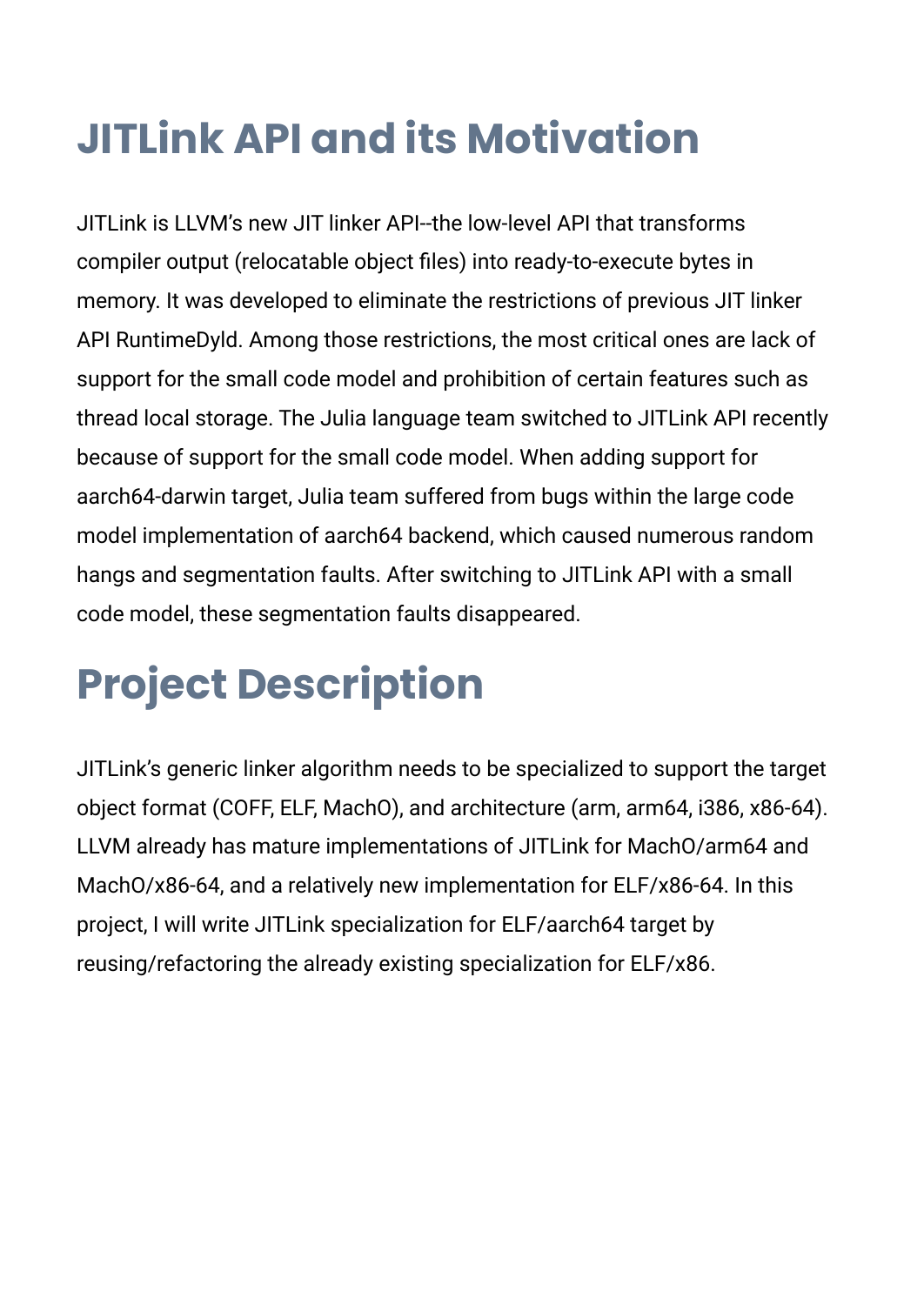## **Roadmap**

- Set up basic linker implementation that loads elf object file and iterate over relocation sections
	- Would be preferable if we can separate out more of the common logic from ELF/X86 and MachO/ARM64 format.
	- Most of the plumbing work is already done in the upstream.
- Implement basic fixup edges that are needed for running hello world c program
	- These are the relocation entries found in hello world c object file: R\_AARCH64\_ABS64, R\_AARCH64\_PREL32, R\_AARCH64\_ADD\_ABS\_LO12\_NC, R\_AARCH64\_ADR\_PREL\_PG\_HI21, R\_AARCH64\_CALL26
	- I would need to add code to [applyFixup](https://github.com/llvm/llvm-project/blob/281b7eeb149d236dd4f2c1ab976cce361de4e057/llvm/lib/ExecutionEngine/JITLink/ELF_aarch64.cpp#L47) function in ELF\_aarch64.cpp.
	- Adding test cases that are similar to [ELF\\_x86-64\\_common.s](https://github.com/llvm/llvm-project/blob/281b7eeb149d236dd4f2c1ab976cce361de4e057/llvm/test/ExecutionEngine/JITLink/X86/ELF_x86-64_common.s#L1) would be preferable, utilizing llvm filecheck and jitlink-check infrastructure.

Implement global offset table relocation to run c program with literals and global variables

■ These are the additional relocation entries found in a bit more complicated hello world c object file that is using global variable and string literal: R\_AARCH64\_ADR\_GOT\_PAGE,

R\_AARCH64\_LD64\_GOTOFF\_LO15,

R\_AARCH64\_LD64\_GOT\_LO12\_NC,

R\_AARCH64\_ADR\_PREL\_PG\_HI21, R\_AARCH64\_ADD\_ABS\_LO12\_NC

■ I would need to add code to apply Fixup function and create a new [TableManager](https://github.com/llvm/llvm-project/blob/09c2b7c35af8c4bad39f03e9f60df8bd07323028/llvm/include/llvm/ExecutionEngine/JITLink/TableManager.h) that reserves the entries for GOT.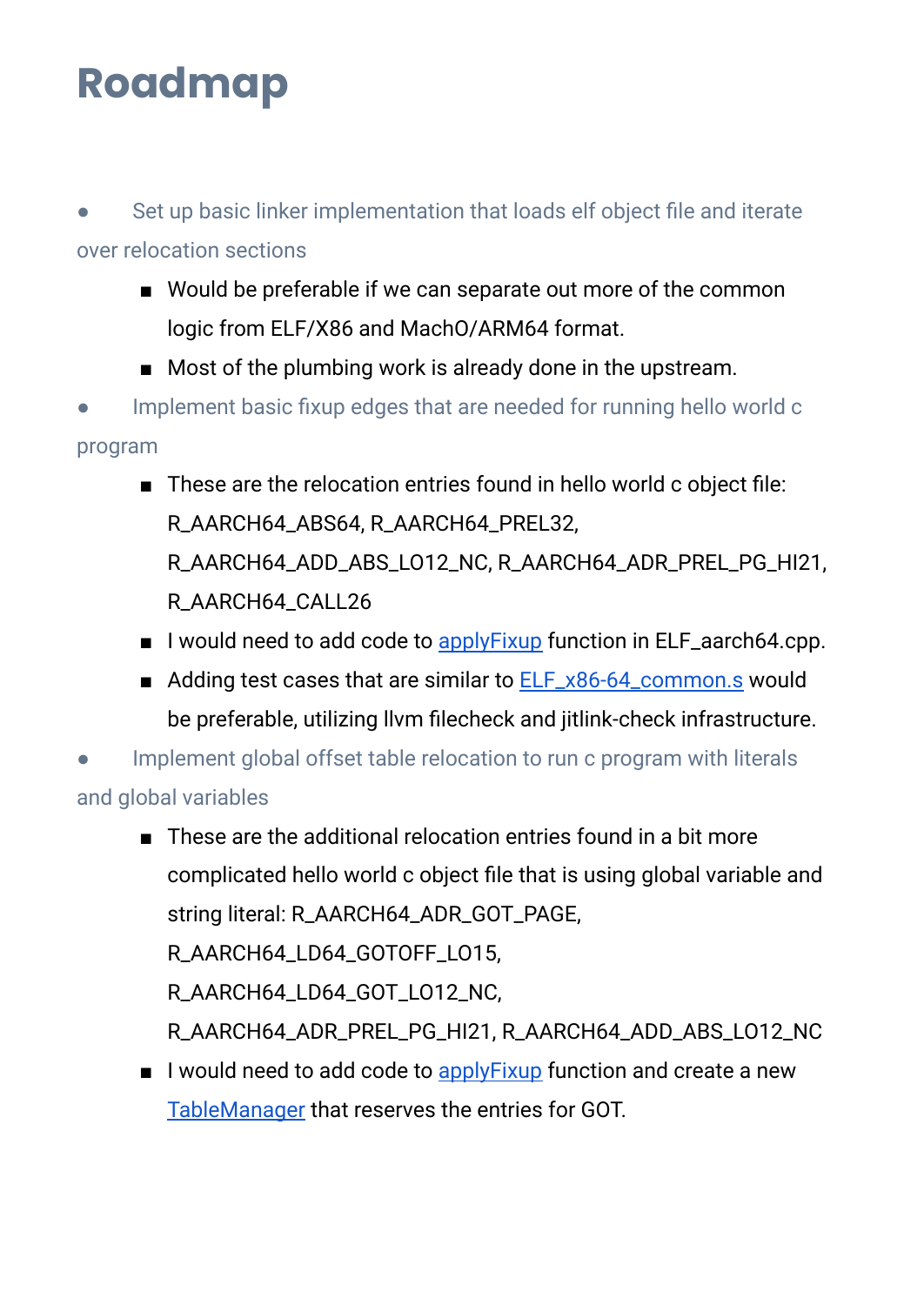- Implement thread local storage relocation edges
	- These are the additional relocation entries found in a  $c++$  program that includes thread, iostream, and uses thread\_local variable: R\_AARCH64\_TLSDESC\_ADR\_PAGE21,R\_AARCH64\_TLSDESC\_LD64\_L O12, R\_AARCH64\_TLSDESC\_ADD\_LO12, R\_AARCH64\_TLSDESC\_CALL
	- I might have to account for aarch64 linux abi which uses the TPIDR\_EL0 system register for doing TLS related operations.

Test julia lang on aarch64 linux with added ELF/AARCH64 jitlink support and fix bugs discovered accordingly

- Related issue: <https://github.com/JuliaLang/julia/issues/42295>
- Would need to turn on small code model

#### **Works needed to be done:**

ELF format library and generic JITLink implementation is already written in the llvm upstream. The generic ELFLinkGraphBuilder class implementation receives the ELFFile class instance and emits JITLink graphs containing external/internal symbols. In order to add support for ELF/AARCH64 format, we need to implement specialization dedicated to ELF/AARCH64 format and implement "fixup edges" that account for each target specific relocation type of ELF/AARCH64. Fixup edges implement the patching of stub addresses to the relocated symbol as requested by relocation entry of elf file. For example, in the ELF/X86 backend, applyFixup function patches the code like this:

```
case Pointer32: {
   uint64 t Value =
E.getTarget().getAddress().getValue() +
E.getAddend();
    if (LLVM LIKELY(isInRangeForImmU32(Value)))
      *(ulittle32 t *)FixupPtr = Value;
   else
     return makeTargetOutOfRangeError(G. B. E);
   break;
  \}
```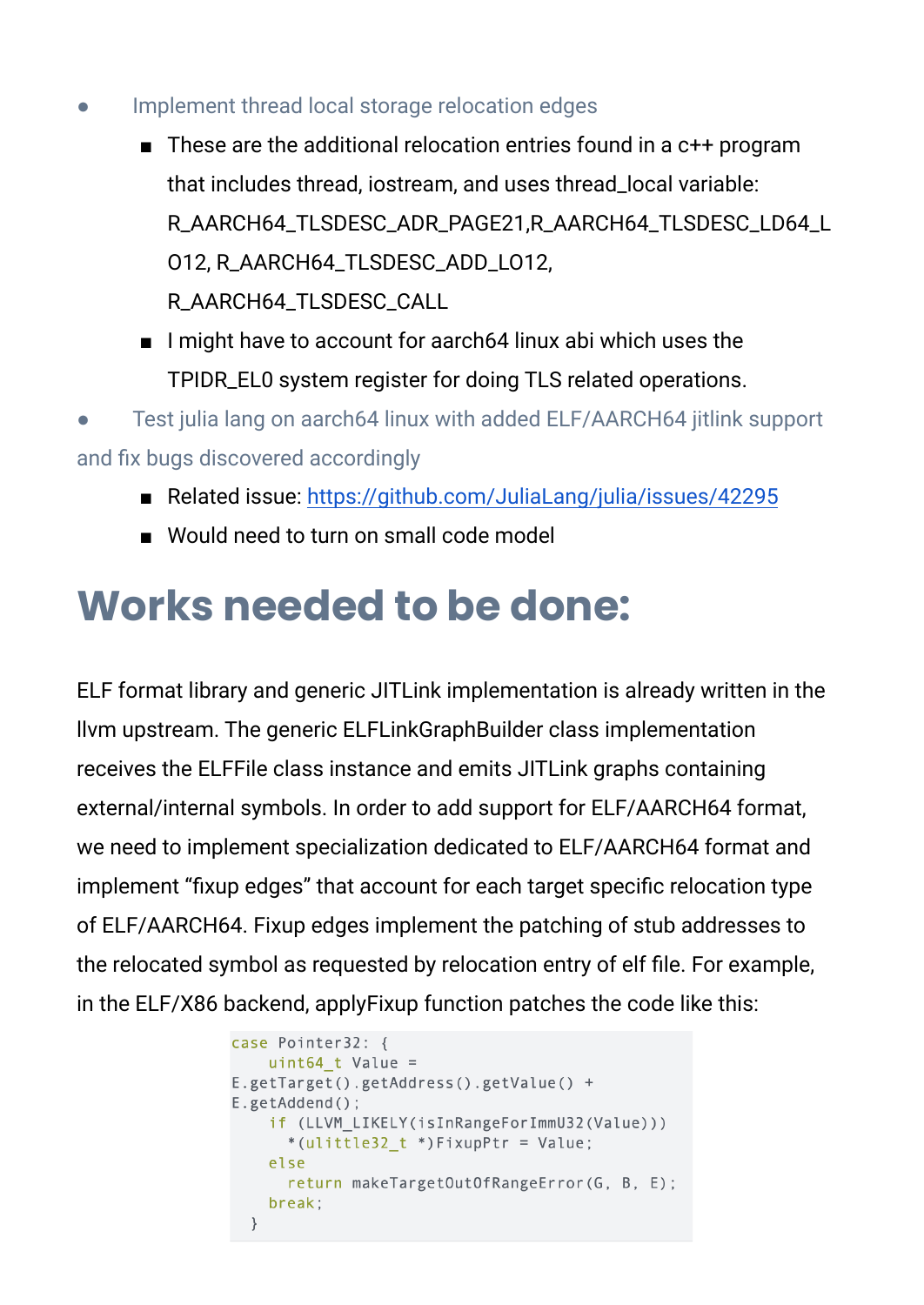This corresponds to ELF/x86 relocation entry R\_X86\_64\_32S. Numerous relocation entry types are used by LLVM codegen, so in order to link in-memory form object files generated by LLVM toolchain, we must have fixup edge implementation for each of these. An interesting possibility to look at would be to separate out shared aarch64 patch logic from MachO/arm64 target. As an example, ARM64\_RELOC\_BRANCH26 of MachO/ARM64 and R\_AARCH64\_CALL26 of ELF/AARCH64 do a very similar kind of modification. One of the important relocation entries to look into is those related to the global offset table. Global offset table is used to achieve position independent code–the code that can be executed regardless of where it is placed within memory. It is heavily utilized in llvm codegen for implementing global variables, literal constants, and more.

#### **Timeline**

April 20 – May 23: (before coding)

● Familiarize myself with the llvm jit codebase and infrastructure.

June 13 – June 20 (Official coding period starts):

- Start writing the implementation.
- Prepare test cases extracting from a simple hello world c program.
- Deliverable: test cases required in the next week and basic structure needed before implementing fixup edges.

June 20 – June 27:

- Support following relocation types
	- R\_AARCH64\_ABS64
	- R\_AARCH64\_PREL32
	- R\_AARCH64\_ADD\_ABS\_LO12\_NC
	- R\_AARCH64\_ADR\_PREL\_PG\_HI21
	- R\_AARCH64\_CALL26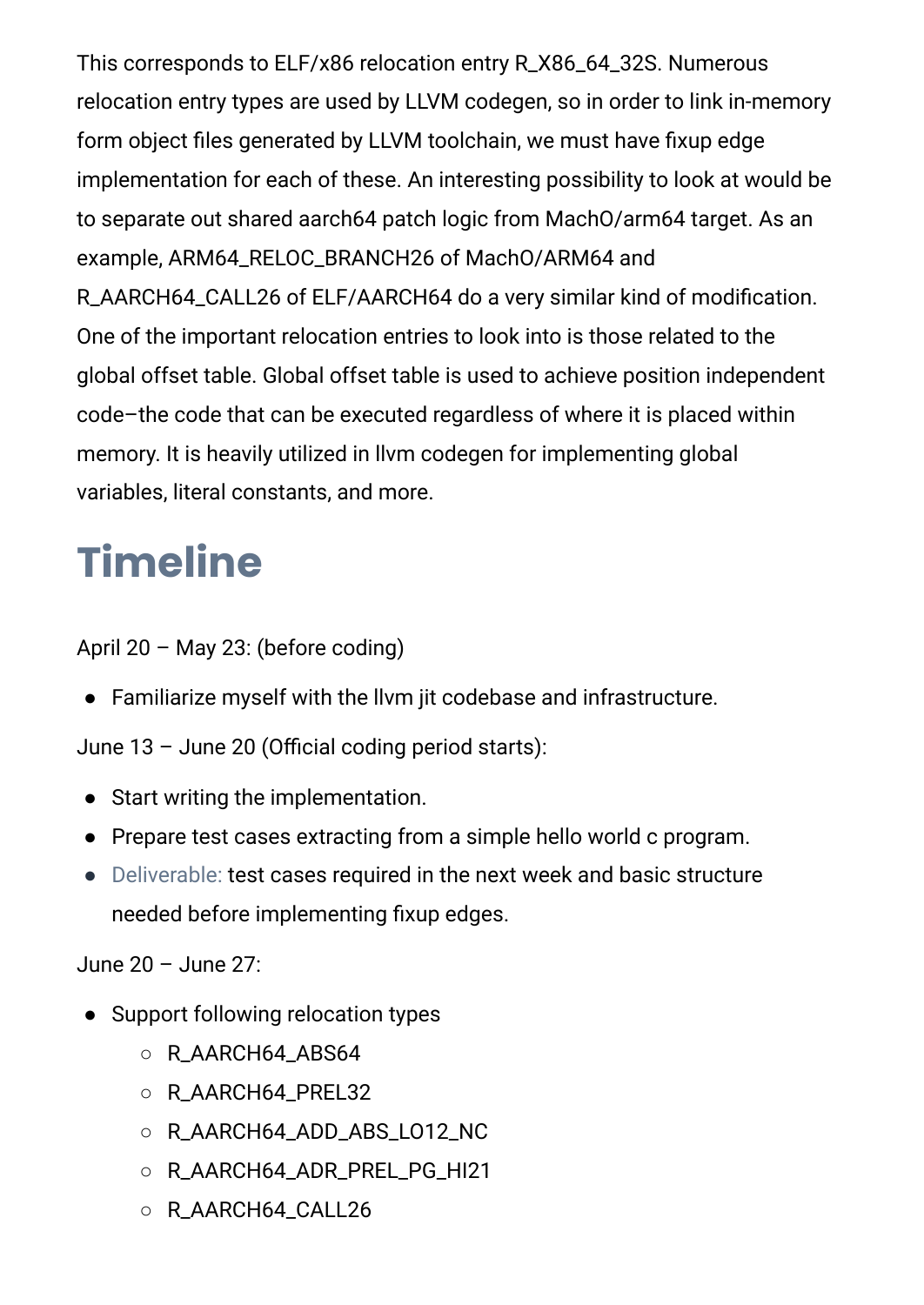- Make sure external symbols are resolved correctly
- Deliverable: ability to run a c program that prints one integer using llvm-jitlink tool in aarch64 linux.

June 27 – July 3:

- Support following relocation types
	- R\_AARCH64\_ADR\_PREL\_PG\_HI21
	- R\_AARCH64\_ADD\_ABS\_LO12\_NC
- Handle multiple relocation sections
- Fix bugs and tidy up the code
- Mostly prepare for the next major step
- Deliverable: ability to run a simple c program which have multiple '.rela.text' sections

July  $4 -$  July 11:

- Add test cases with global offset table
- Add the support for global offset table
- Support following relocation types
	- R\_AARCH64\_ADR\_GOT\_PAGE
	- R\_AARCH64\_LD64\_GOT\_LO12\_NC
	- R\_AARCH64\_LD64\_GOTOFF\_LO15
- Deliverable: ability to run a hello world c program with global variable and string literals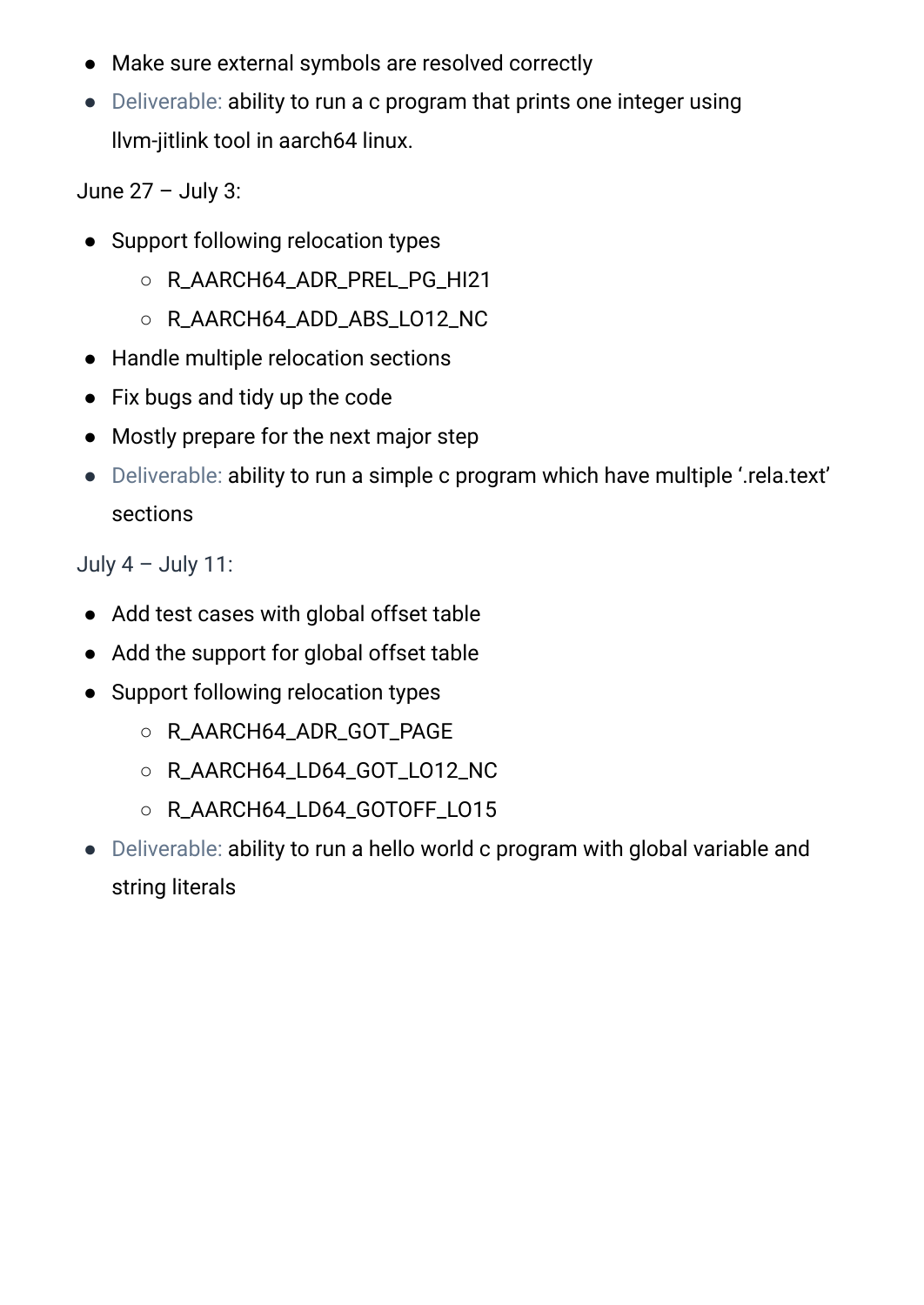July 12 – July 18:

- Attempt running a simple c++ program that includes iostream
- Add thread local storage TableManager
- Implement following relocation types:
	- R\_AARCH64\_TLSDESC\_ADR\_PAGE21
	- R\_AARCH64\_TLSDESC\_LD64\_LO12
	- R\_AARCH64\_TLSDESC\_ADD\_LO12
	- R\_AARCH64\_TLSDESC\_CALL
- Deliverable: ability to run a simple c++ program which include iostream

July 19 – July 26:

- Attempt running a c++ program that create threads and uses thread\_local variable
- Fix bugs that are discovered during this process
- Deliverable: ability to run a somewhat complex c++ program using multiple threads and thread\_local variables

JULY 29th MID TERM EVALUATION

August 1 – August 8:

- Finish the basic implementation and test the implementation against typical use cases.
- Add simple link optimization passes if a significant bottleneck is discovered.
- Write documentation
- Deliverable: Concise documentations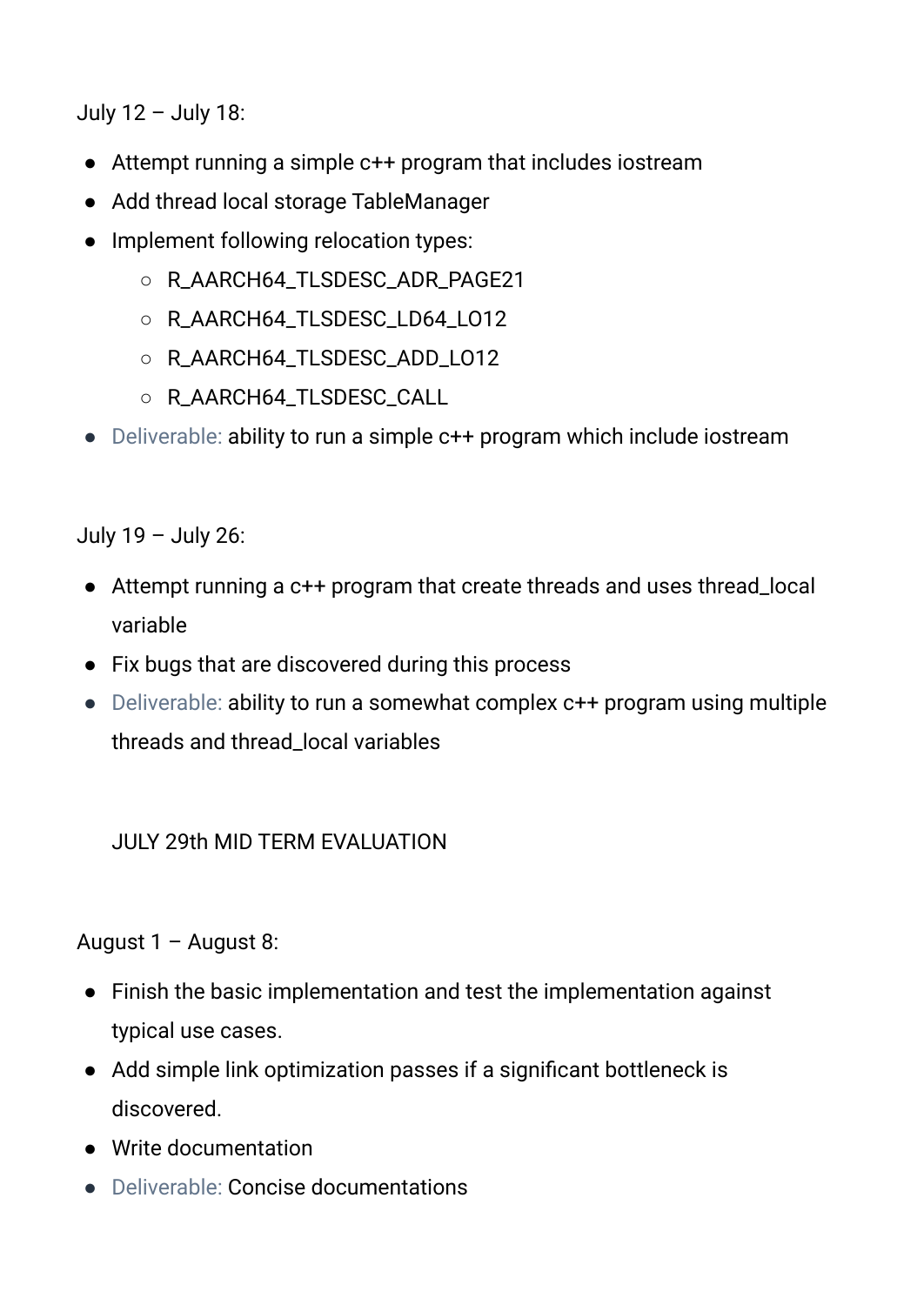August 9 – August 16:

- Test the finished implementation against julia lang codegen on aarch64
- Fix bugs that are discovered during the process
- Deliverable: Measure of the quality of the product in a real world use cases

August 17 – September 5:

- Continued polishing and bug fixes.
- Deliverable: Mature ELF/AARCH64 format support

#### **Personal Details**

#### **GSOC participation:**

This is my first time registering for the GSOC program and I didn't apply to any other gsoc project other than this.

**What are your prior compiler and compiler-related experience, if any (e.g. studies at the University, prior contributions)?**

I have taken compiler courses in my college, but most of my compiler experience was gained by tweaking open source compiler projects (e.g. llvm, qemu) and working on hobby compiler projects in my free time. I learned the concept of IR language and JIT compilation by modifying the dynamic recompiler of qemu in order to use it for my emulator project. I have written a JIT compiler from scratch for a language called [aheui](https://aheui.readthedocs.io/en/latest/specs.en.html). It features a simple IR language and multiple backends targeting x86, wasm, and aarch64. After writing an optimization pass that folds memory load-store pairs to one SSA value, I was able to surpass the fastest known implementation of aheui language that was using rpython by an order of magnitude.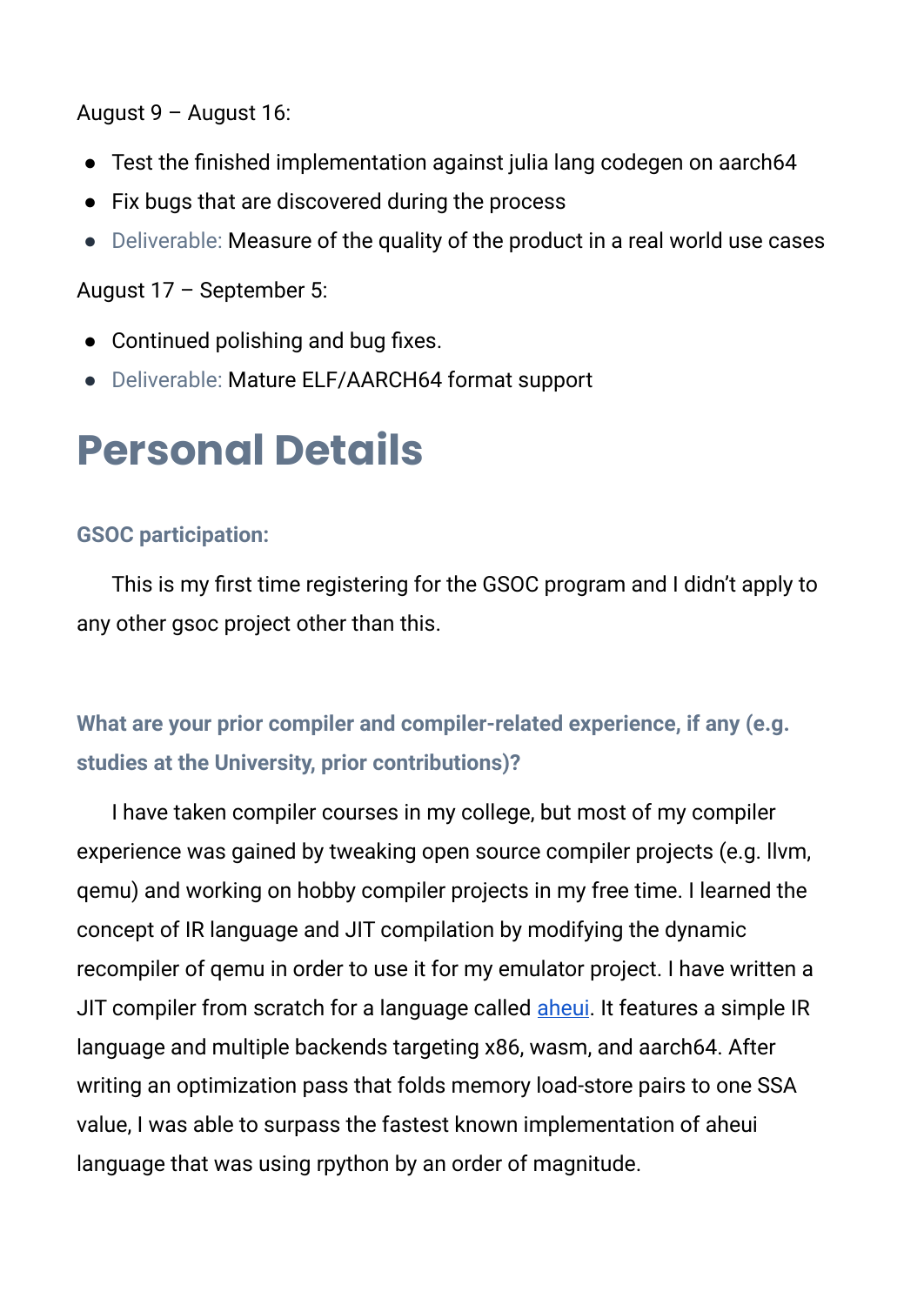Most recently, I have contributed two minor patches to llvm aarch64 backend last month. One of which was adding a DAGCombiner pass that reduces the machine instruction count of the pattern generated by the negative absolute value function. Another patch was a fix to sink operands of a certain simd instruction so that they can be matched by tablegen pattern that generates a more fitting instruction even if some of the operands are in another basic block.

**Have you had any prior contributions to LLVM? If yes, please provide links to these contributions.**

<https://reviews.llvm.org/D117944>

<https://reviews.llvm.org/D118595>

**What programming languages do you have experience with and please estimate your level of experience? (e.g. C, C++, Python, Rust, etc.)**

I'm very familiar with c++ as I used it for more than 4 years on a regular basis. These are some of the major projects I have written in c++:

● GPU accelerated vulkan ray tracing renderer:

<https://github.com/sunho/GPUSpectral>

• JIT compiler for [aheui](https://aheui.readthedocs.io/en/latest/specs.en.html) language:

<https://github.com/sunho/AheuiJIT>

In addition to that, I frequently participate in competitive algorithm contests using c++ where I have to write efficient and debuggable c++ code quickly. I'm familiar with some graph theoretic topics such as bipartite matching and graph coloring because of my competitive programming experience.